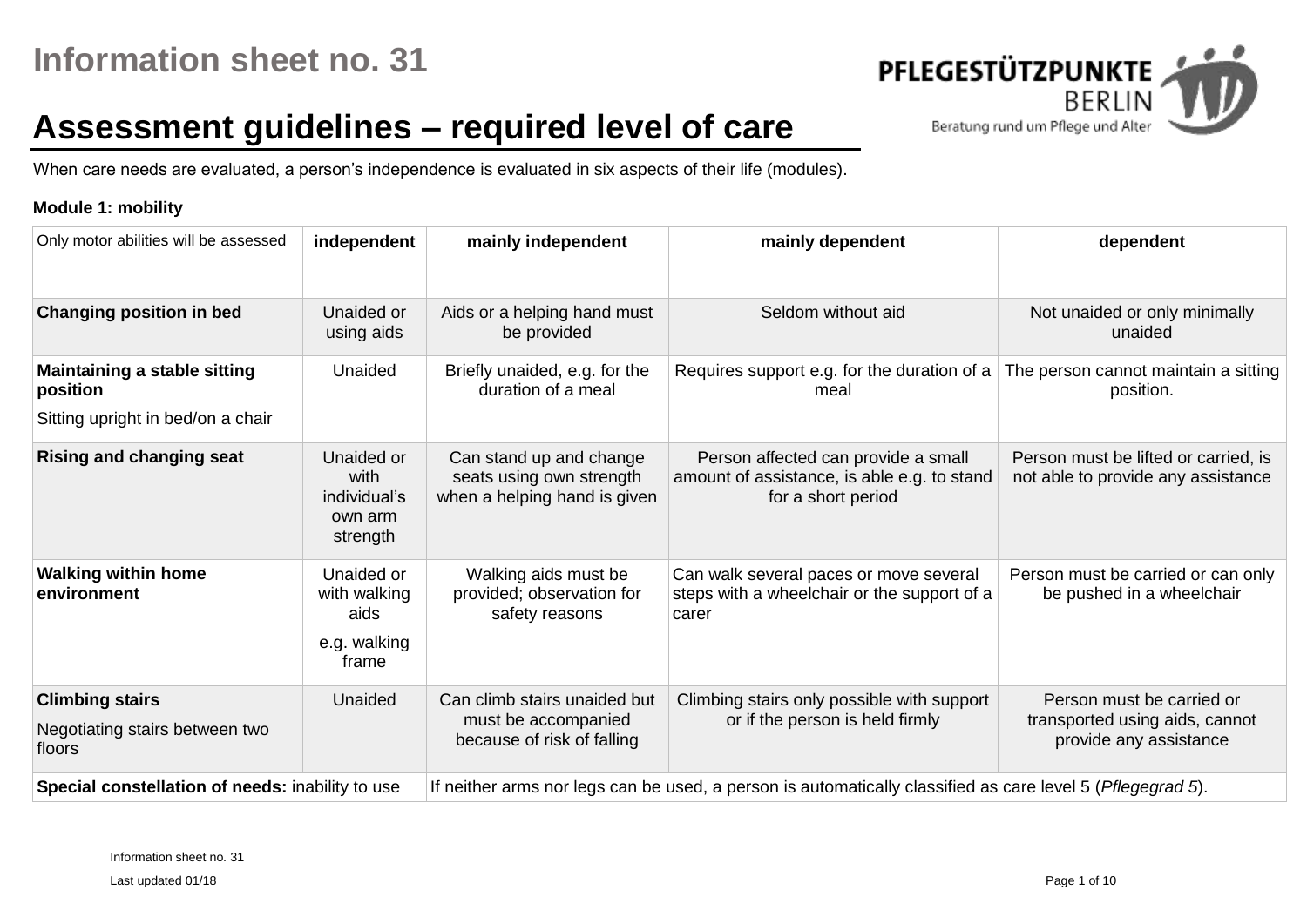| Only motor abilities will be assessed | independent | mainly independent                                                                                                                                                                             | mainly dependent | dependent |  |  |
|---------------------------------------|-------------|------------------------------------------------------------------------------------------------------------------------------------------------------------------------------------------------|------------------|-----------|--|--|
|                                       |             |                                                                                                                                                                                                |                  |           |  |  |
| either legs or arms                   |             | However, this shall apply only in the case of <b>complete</b> loss of gripping, standing and walking functions $\rightarrow$ even if<br>there is still a minimal residual ability to move arms |                  |           |  |  |

### **Module 2: cognitive und communicative abilities**

| Only cognitive abilities will be<br>assessed                                                                                                            | The ability is                                                           |                                                                                                                                    |                                                                                |                                                                                          |  |  |
|---------------------------------------------------------------------------------------------------------------------------------------------------------|--------------------------------------------------------------------------|------------------------------------------------------------------------------------------------------------------------------------|--------------------------------------------------------------------------------|------------------------------------------------------------------------------------------|--|--|
|                                                                                                                                                         | present, unimpaired                                                      | largely present                                                                                                                    | minimally present                                                              | not present                                                                              |  |  |
| <b>Recognising familiar faces</b>                                                                                                                       | Person recognises familiar<br>faces                                      | Periodically has difficulties<br>People are rarely recognised;<br>recognising people they known<br>dependent on daily form<br>well |                                                                                | Family members are<br>recognised only rarely or not<br>at all                            |  |  |
| <b>Spatial orientation</b><br>Negotiating spatial surroundings                                                                                          | Does not get lost in home<br>environment                                 | Has difficulties finding orientation in<br>home environment                                                                        | Has difficulties in familiar<br>home surroundings                              | Requires regular support to<br>find orientation                                          |  |  |
| <b>Temporal orientation</b><br>Recognising temporal structures                                                                                          | No impairment                                                            | Generally temporally orientated                                                                                                    | Only rudimentarily present                                                     | Understanding of passage<br>of time tends to be absent                                   |  |  |
| Remembering important events or<br>observations                                                                                                         | Remembers the recent past<br>and can indicate this, also<br>non-verbally | Memory principally centred on own<br>life story                                                                                    | Important events from their<br>own life story are present                      | Memories of own life story<br>rarely present or entirely<br>absent                       |  |  |
| Managing daily chores carried out<br>in several stages<br>Focused activities that are to be<br>carried out in everyday life on an<br>almost daily basis | Independent, carried out in<br>the right order                           | Tasks can be carried out<br>independently with some helpful<br>prompts                                                             | Regularly muddles or forgets<br>the order of individual stages<br>in the tasks | Everyday multi-stage chores<br>are not begun or given up<br>after the first few attempts |  |  |
| Making decisions in day-to-day<br>life                                                                                                                  | Makes logical decisions in<br>unfamiliar situations                      | Has difficulty making logical<br>decisions in unfamiliar situations                                                                | Decisions are not appropriate<br>to achieve the desired goal                   | Person rarely makes or is<br>unable to make decisions                                    |  |  |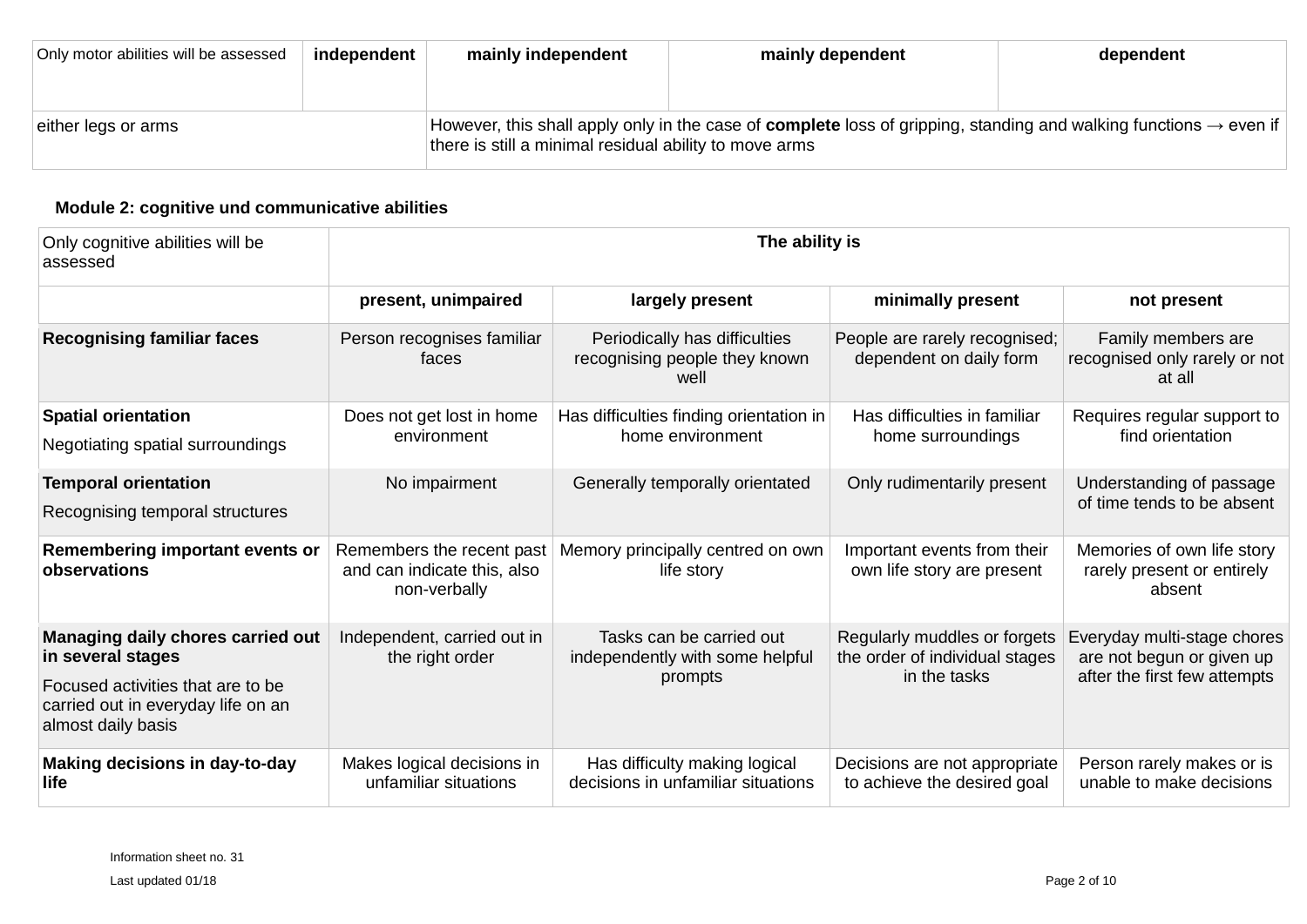| Making logical and/or suitable<br>decisions in day-to-day life                                                                                                          |                                                                                                               |                                                                                                                          |                                                                                                                       | even with support                                                                                                |
|-------------------------------------------------------------------------------------------------------------------------------------------------------------------------|---------------------------------------------------------------------------------------------------------------|--------------------------------------------------------------------------------------------------------------------------|-----------------------------------------------------------------------------------------------------------------------|------------------------------------------------------------------------------------------------------------------|
| <b>Understanding facts and</b><br>information e.g. being able to<br>arrange information according to<br>content                                                         | No problems to speak of                                                                                       | Simple situations can be<br>understood, difficulties with more<br>complicated situations                                 | Simple situations have to be<br>explained repeatedly,<br>dependent on daily form                                      | Situations are not<br>understood, no verbal or<br>non-verbal reaction                                            |
| Identifying risks and dangers e.g.<br>electric or fire sources, obstacles on<br>the floor                                                                               | Has no problem recognising<br>sources of danger                                                               | Has difficulty recognising risks in<br>traffic or unfamiliar surroundings                                                | Regularly fails to recognise<br>risks and hazards in home<br>environment                                              | Risks and hazards are<br>scarcely recognised at all                                                              |
| <b>Communicating basic needs</b><br>verbally or non-verbally e.g. hunger<br>or thirst                                                                                   | Needs are expressed                                                                                           | Person is able to express needs<br>only when prompted                                                                    | Needs expressed only non-<br>verbally, agreement or<br>refusal is clear                                               | Expresses needs only rarely<br>or not at all, agreement or<br>refusal is unclear                                 |
| <b>Understanding prompts</b><br>Ability to understand prompts relating<br>to everyday basic needs<br>e.g. food                                                          | Prompts and/or requests<br>about everyday basic needs<br>are understood                                       | Prompts in non-everyday situations<br>have to be explained                                                               | Prompts have to repeated;<br>dependent on daily form                                                                  | Instructions or prompts are<br>scarcely understood or not<br>understood at all                                   |
| Taking part in conversation<br>Taking in the subject of a<br>conversation, responding<br>appropriately and contributing<br>subject matter to continue a<br>conversation | Individual and group<br>conversations; contributions<br>are appropriate to the<br>subject of the conversation | Speaks well in conversation with<br>one person; generally struggles in<br>groups;<br>Regular difficulty in finding words | Finds it difficult to follow a<br>conversation with one<br>person; little individual<br>initiative; easily distracted | Anything more than simple<br>messages scarcely possible<br>or impossible, even using<br>non-verbal communication |

## **Module 3: Behaviour patterns and problematic mental areas**

| Only cognitive abilities will be assessed | How often must a carer intervene and/or provide support?                                                    |                                             |                                                         |       |  |  |
|-------------------------------------------|-------------------------------------------------------------------------------------------------------------|---------------------------------------------|---------------------------------------------------------|-------|--|--|
|                                           | never or very<br>rarely                                                                                     | rarely, one to three times per<br>fortnight | regularly, two or more times per<br>week, but not daily | daily |  |  |
| Anomalous behaviour involving motor       | Seemingly aimless wandering around in home or institution and attempts by disorientated people to leave the |                                             |                                                         |       |  |  |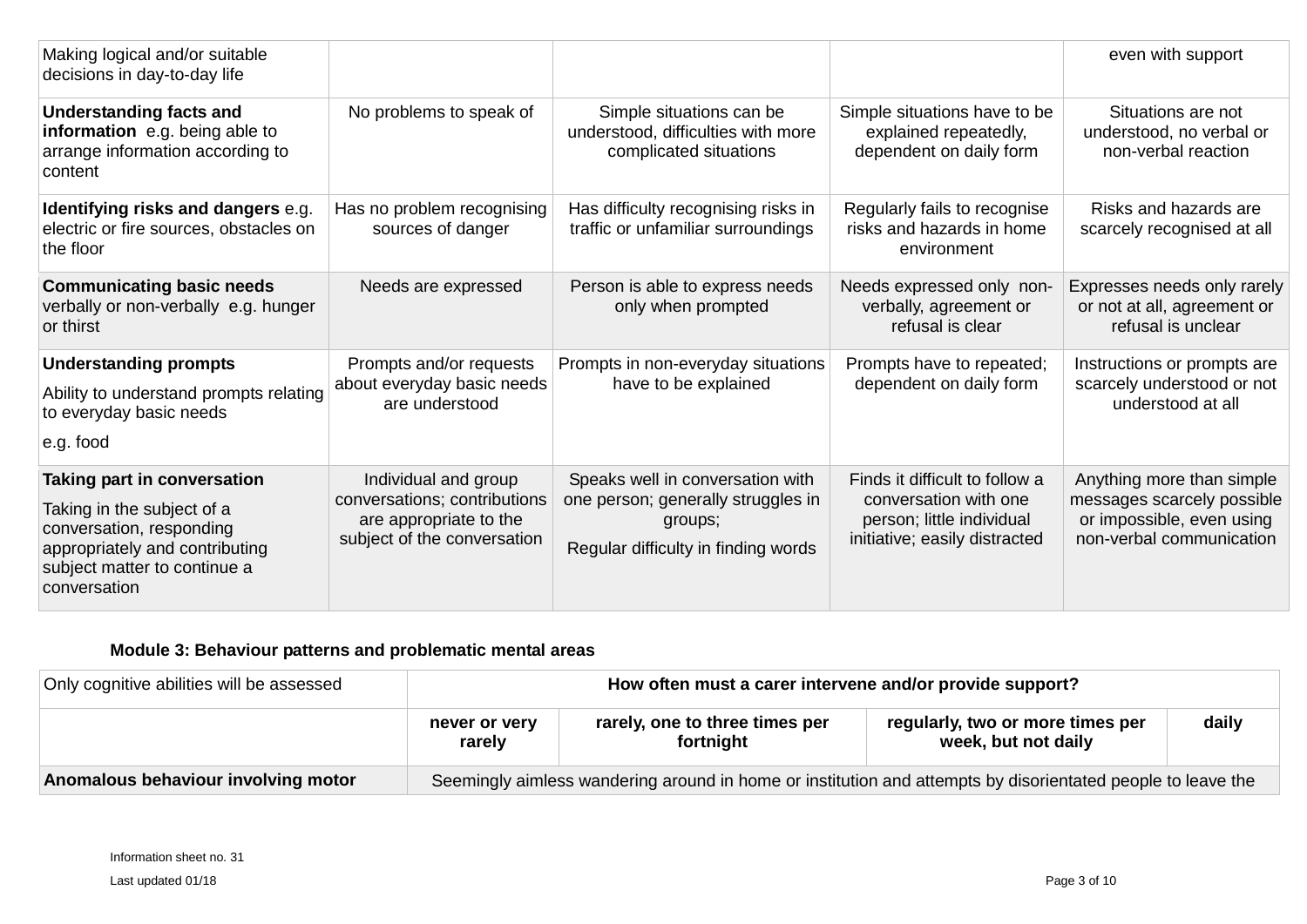| function                                                 | home or institution unaccompanied, general restlessness, constantly standing up and sitting down or sliding<br>around on seat                                                                                     |
|----------------------------------------------------------|-------------------------------------------------------------------------------------------------------------------------------------------------------------------------------------------------------------------|
| <b>Nocturnal restlessness</b>                            | Nocturnal wandering or phases of nocturnal agitation, even inversion of day/night rhythm; an evaluation should be<br>made of how often there is cause for staff support in managing the person's sleep-wake cycle |
| Self-harming and auto-aggressive<br>behaviour            | e.g. self-harm with objects, eating or drinking harmful substances, hitting oneself, injuring oneself with fingernails<br>or teeth                                                                                |
| <b>Damaging objects</b>                                  | Acting aggressively, such as pushing or shoving objects away, hitting objects, destruction of items; kicking at<br>objects                                                                                        |
| Physically aggressive behaviour towards<br>other people  | e.g. hitting or kicking people, injuring others with fingernails or teeth, pushing or shoving away                                                                                                                |
| <b>Verbal aggression</b>                                 | Verbal aggression e.g. verbal insults or threats to other people                                                                                                                                                  |
| Other anomalous vocalisations relevant to<br>care        | e.g. loud shouting, crying out, complaining for no apparent reason, grumbling to oneself, swearing                                                                                                                |
| Resistance to care or other support<br>measures          | Resistance to support e.g. in personal hygiene, refusing to eat or take medicine $\rightarrow$ <b>not</b> deliberate (self-<br>determined) refusal of particular measures                                         |
| <b>Hallucinations</b>                                    | e.g. delusion of being in contact with dead/imaginary persons; or of being followed or stolen from                                                                                                                |
| <b>Fears</b>                                             | The person has strong fears or worries, experiencing panic attacks irrespective of cause                                                                                                                          |
| Listlessness combined with a depressive<br>frame of mind | e.g. hardly any interest in surroundings, motivation by others required; seems sad/apathetic, prefers to stay in bed                                                                                              |
| Socially inadequate behaviour                            | e.g. intrusive behaviour, conspicuous demands for attention, undressing in front of others in inappropriate<br>situations, inappropriate attempts to touch others, physical or verbal sexual overtures            |
| Other inadequate actions relevant to care                | e.g. fiddling with clothing, constant repetition of the same action, hiding or hoarding objects, smearing excrement                                                                                               |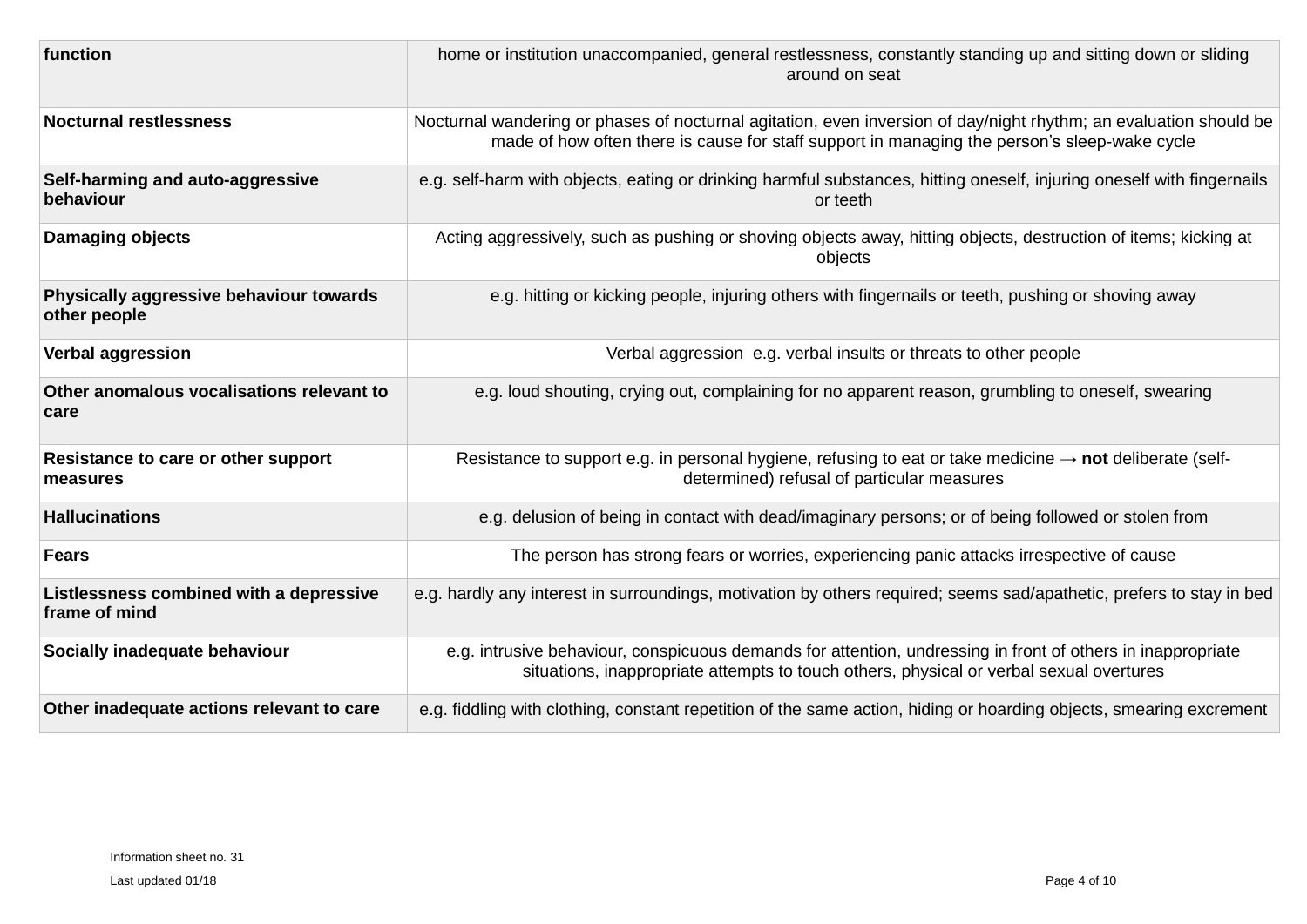| Both cognitive and motor abilities will be assessed.                                                            | independent                 | mainly independent                                                                               | mainly dependent                                                         | dependent                                        |
|-----------------------------------------------------------------------------------------------------------------|-----------------------------|--------------------------------------------------------------------------------------------------|--------------------------------------------------------------------------|--------------------------------------------------|
|                                                                                                                 | Without staff<br>assistance | Independent, although items<br>provided, prompts offered or<br>occasional assistance<br>required | Only slightly independent or<br>requires comprehensive<br>instructions   | Dependent or<br>only<br>minimally<br>independent |
| Washing the front region of the abdomen                                                                         |                             |                                                                                                  |                                                                          |                                                  |
| Personal hygiene in the head area                                                                               |                             |                                                                                                  |                                                                          |                                                  |
| <b>Washing private parts</b>                                                                                    |                             |                                                                                                  |                                                                          |                                                  |
| Showering and bathing, including washing hair including safety<br>considerations; washing/blow-drying hair      |                             |                                                                                                  |                                                                          |                                                  |
| Dressing and undressing the upper abdomen                                                                       |                             |                                                                                                  |                                                                          |                                                  |
| Dressing and undressing the lower abdomen                                                                       |                             |                                                                                                  |                                                                          |                                                  |
| Preparing food in bite-sized pieces and pouring out drinks<br>including opening drink bottle caps               |                             | E.g. opening a bottle                                                                            | E.g. regularly spills drink when<br>pouring                              |                                                  |
| Eating: eating bite-sized, prepared food; e.g. placing in mouth,<br>chewing                                     |                             | E.g. prompts to eat                                                                              | Motivation, food generally has<br>to be offered                          |                                                  |
| <b>Drinking</b> including recognising and acting upon the necessity of<br>consuming fluids                      |                             | Independent, if a beverage is<br>available or prompts are given                                  | Beverage placed in hand, or<br>prompt must be given for every<br>swallow |                                                  |
| Using a toilet or a commode including e.g. catheter, incontinence<br>supplies, ileostomy or colostomy           |                             |                                                                                                  |                                                                          |                                                  |
| Coping with the consequences of urinary incontinence and<br>dealing with long-term catheterisation and urostomy |                             |                                                                                                  |                                                                          |                                                  |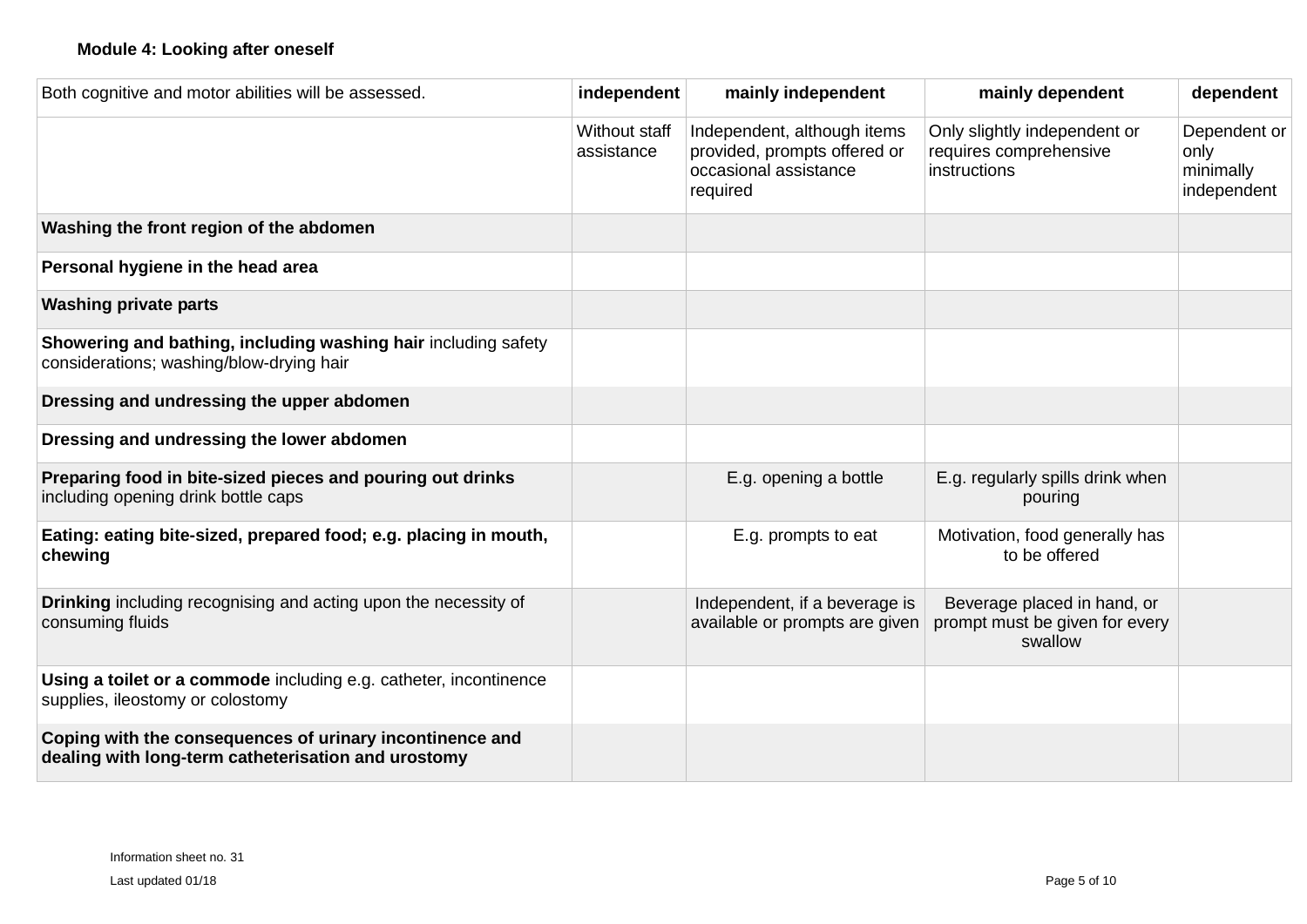| Coping with the consequences of faecal incontinence and |  |  |
|---------------------------------------------------------|--|--|
| dealing with a stoma                                    |  |  |
|                                                         |  |  |

|                                   | can feed self<br>independently | not daily,<br>not long-term:                                                                                       | daily, in addition to oral food:                                                                           | exclusively or almost<br>nearly exclusively:                            |
|-----------------------------------|--------------------------------|--------------------------------------------------------------------------------------------------------------------|------------------------------------------------------------------------------------------------------------|-------------------------------------------------------------------------|
| <b>Parenteral or tube-feeding</b> |                                |                                                                                                                    |                                                                                                            |                                                                         |
|                                   |                                | in addition to taking oral food food/fluids<br>administered parenterally/via tube only<br>occasionally/temporarily | as a rule, food or fluids administered<br>parenterally/via tube daily in addition<br>to daily oral feeding | food/fluids administered<br>(almost) exclusive<br>parenterally/via tube |

# **Module 5: Coping with and dealing independently with illness-related or therapy-related requirements and obligations**

| Both cognitive and motor abilities will be assessed.                                                                                                                                                                            |     |                                        | frequency of assistance<br>(enter number) |  |  |  |  |
|---------------------------------------------------------------------------------------------------------------------------------------------------------------------------------------------------------------------------------|-----|----------------------------------------|-------------------------------------------|--|--|--|--|
| <b>Section 1:</b>                                                                                                                                                                                                               | n/a | independent per day per week per month |                                           |  |  |  |  |
| Medication oral medication, eye or ear drops, suppositories and transdermal patches; if medicines are<br>administered, manners of administration are not to be considered separately.                                           |     |                                        |                                           |  |  |  |  |
| Subcutaneous and intramuscular injections and subcutaneous infusions e.g. insulin injections                                                                                                                                    |     |                                        |                                           |  |  |  |  |
| <b>Managing intravenous provision options (e.g. a port)</b> e.g. checks to avoid complications; not attaching<br>nutrient solutions                                                                                             |     |                                        |                                           |  |  |  |  |
| Aspiration and oxygen administration e.g. aspiration, applying and removing nasal cannula, providing<br>an inhalation device (including cleaning) $\rightarrow$ each treatment is also to be considered individually            |     |                                        |                                           |  |  |  |  |
| Embrocations and cold/heat treatments external application of medically prescribed salves, creams etc,<br>as well as cold/heat treatments. Each treatment is also to be considered individually                                 |     |                                        |                                           |  |  |  |  |
| Monitoring and interpretation of physical condition e.g. blood pressure, blood sugar, bodyweight, fluid<br>balance, where this is required under doctor's orders $\rightarrow$ identify and take appropriate steps e.g. insulin |     |                                        |                                           |  |  |  |  |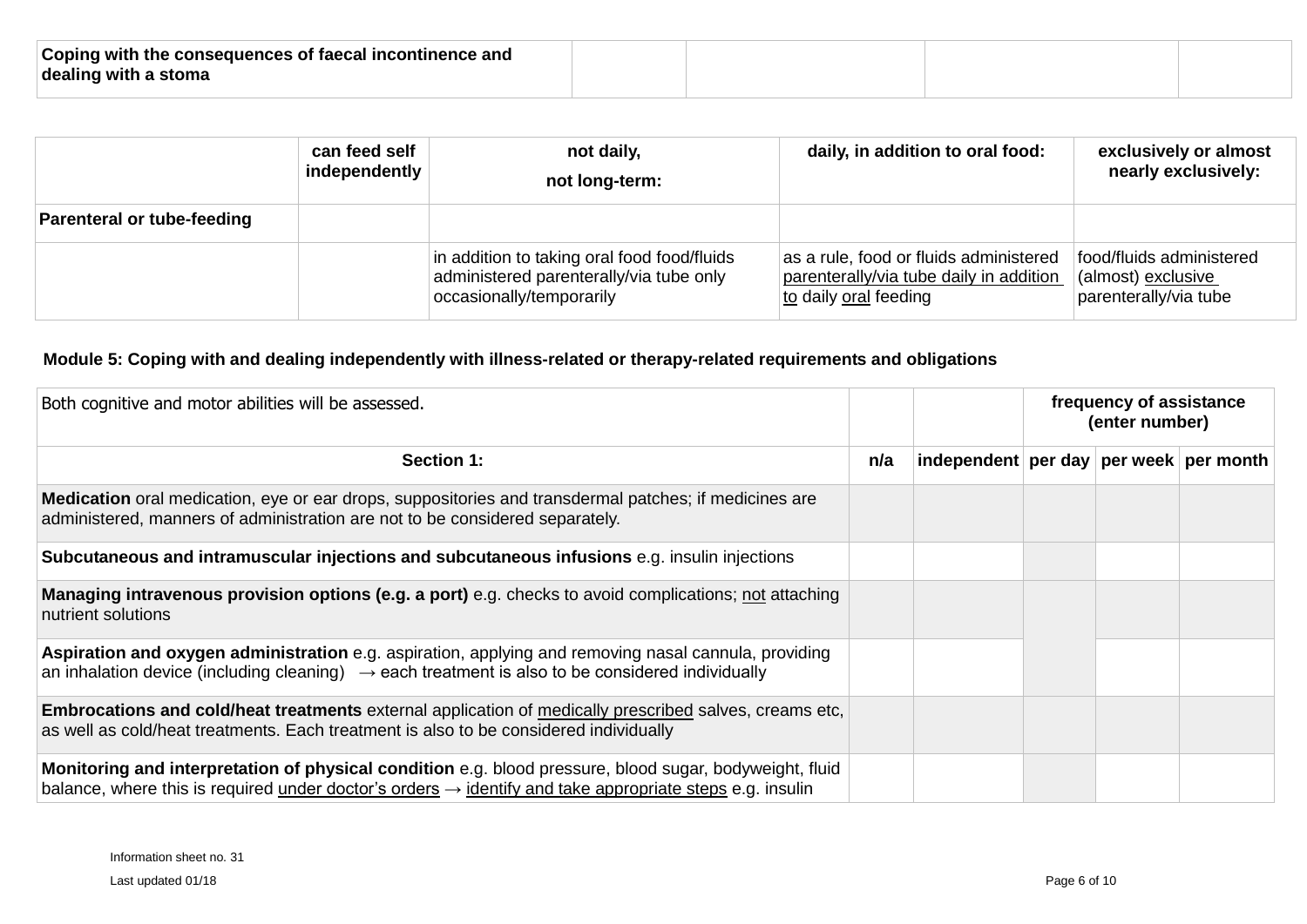| dose                                                                                                                                                                              |  |  |  |
|-----------------------------------------------------------------------------------------------------------------------------------------------------------------------------------|--|--|--|
| Aids worn on the body putting on and taking off prostheses, orthodontic devices; orthoses, spectacles,<br>hearing aid or compression stockings (including cleaning). Not dentures |  |  |  |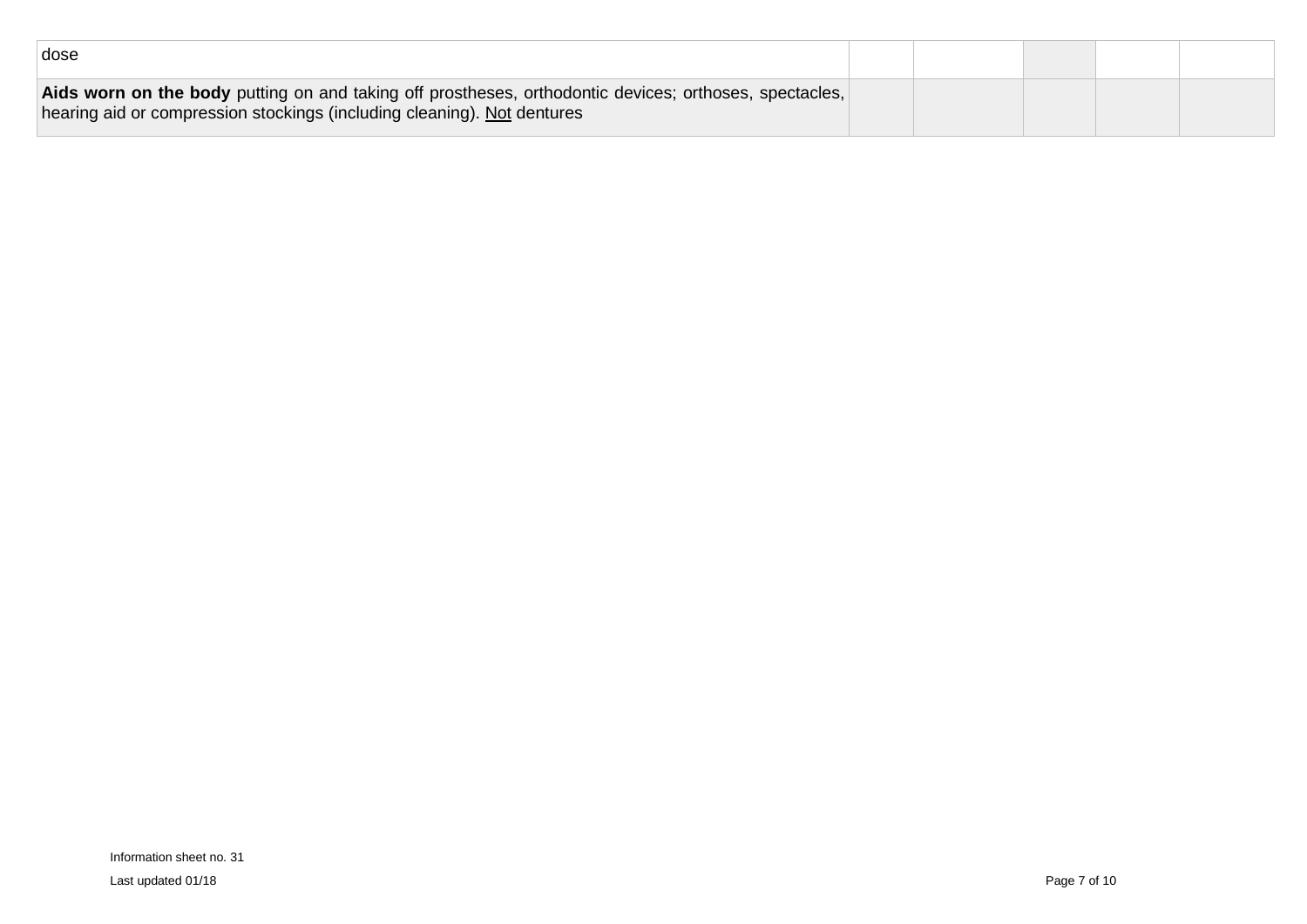| Section 2:                                                                                                                                                                                                            | n/a | independent per day per week per month |  |  |
|-----------------------------------------------------------------------------------------------------------------------------------------------------------------------------------------------------------------------|-----|----------------------------------------|--|--|
| <b>Changing bandages and wound care</b> management of chronic wounds, e.g. venous ulcers or bedsores                                                                                                                  |     |                                        |  |  |
| <b>Management of stoma</b> care, cleaning, disinfection, management of artificial body openings such as<br>tracheostomy, PEG, suprapubic bladder catheter, colostomy or ileostomy; not simple changing or<br>emptying |     |                                        |  |  |
| Regular single-use catheterisation and use of purging methods                                                                                                                                                         |     |                                        |  |  |
| Therapeutic measures in home environment e.g. physiotherapeutic/speech therapy exercises,<br>breathing exercises                                                                                                      |     |                                        |  |  |

| Section 3:                                                                                                                                                                                                                                                                                                                                            | n/a | independe<br>nt |  | per day   per week   per month |
|-------------------------------------------------------------------------------------------------------------------------------------------------------------------------------------------------------------------------------------------------------------------------------------------------------------------------------------------------------|-----|-----------------|--|--------------------------------|
| Time-consuming and technology-intensive measures in home environment special therapeutic<br>measures such as ventilation $\rightarrow$ constant monitoring by trained care professionals during treatment; if<br>special clinical monitoring is generally required round the clock, e.g. in the case of mechanical ventilation,<br>enter once per day |     |                 |  |                                |
| <b>Doctor's appointments</b> support on way to or during appointments at doctor's $\rightarrow$ average frequency                                                                                                                                                                                                                                     |     |                 |  |                                |
| Appointments at other clinical or therapeutic institutions (up to three hours) e.g. occupational<br>therapist; physiotherapist, speech therapist, psychotherapist                                                                                                                                                                                     |     |                 |  |                                |
| <b>Extended appointments at clinical or therapeutic institutions (longer than three hours)</b> specialised<br>institutions that may require considerable travel times, time-consuming diagnostic or therapeutic<br>treatment e.g. oncological treatment or dialysis                                                                                   |     |                 |  |                                |
| Maintaining a diet or other illness-related or therapy-related behavioural constraints<br>medically prescribed diet or administration of food and fluids                                                                                                                                                                                              |     |                 |  |                                |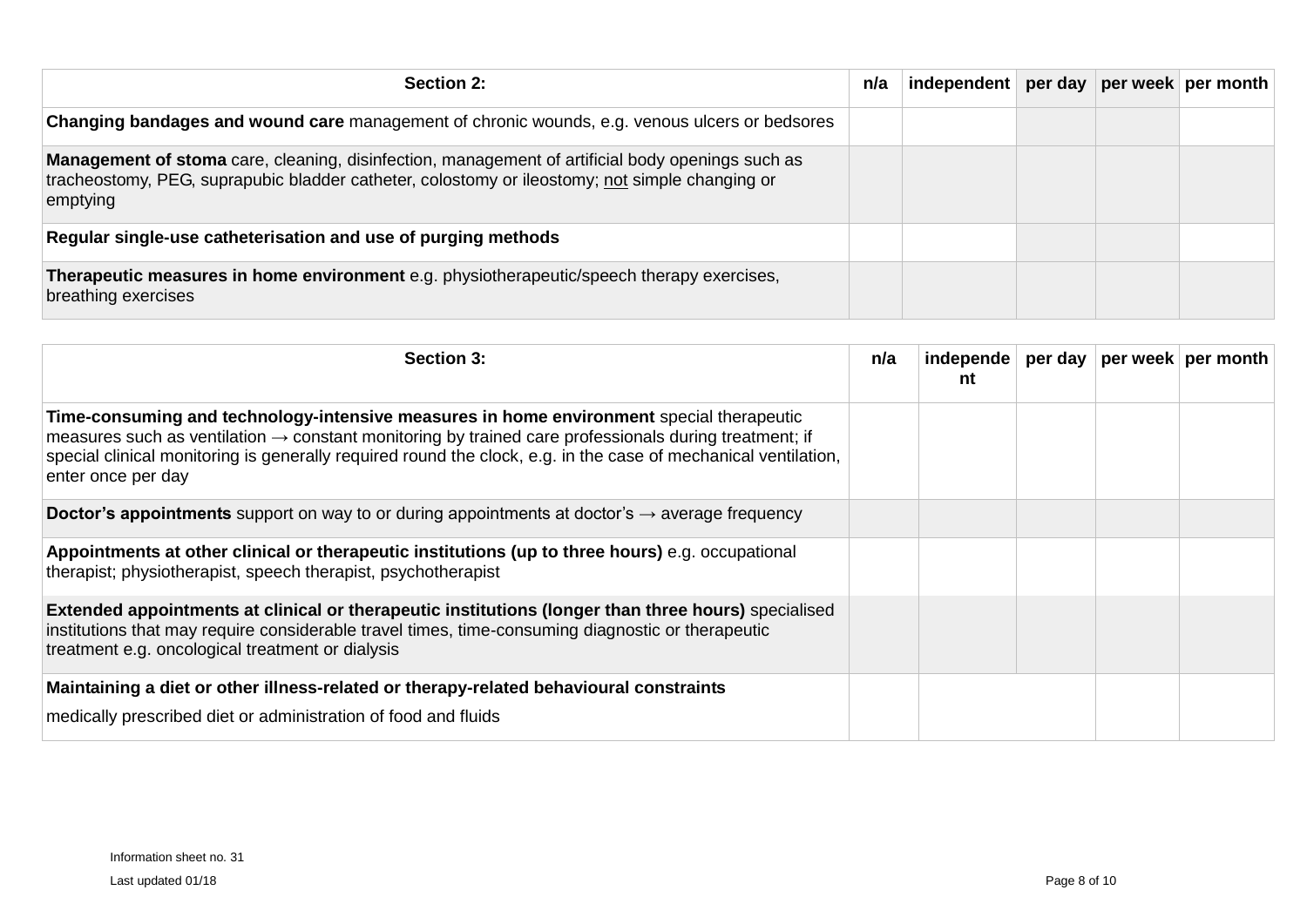## **Module 6: making arrangements for day-to-day life and social contact**

| Both cognitive and motor abilities will be<br>assessed.                                                                                                                       | independent                        | mainly independent                                                                                                                                           | mainly dependent                                                                                                                                                                                           | dependent                                                                                                                                                        |
|-------------------------------------------------------------------------------------------------------------------------------------------------------------------------------|------------------------------------|--------------------------------------------------------------------------------------------------------------------------------------------------------------|------------------------------------------------------------------------------------------------------------------------------------------------------------------------------------------------------------|------------------------------------------------------------------------------------------------------------------------------------------------------------------|
| Organising day's events and adapting<br>to changes<br>consciously breaking up day according to<br>habits/preferences, adapting to external<br>changes                         | <b>Without staff</b><br>assistance | Organises routine events largely<br>independently, support is required in<br>the event of unfamiliar change                                                  | Assistance in planning routine daily<br>events; own plans are often forgotten;<br>daily reminders and/or prompts                                                                                           | No assistance is given<br>or is only minimally<br>possible                                                                                                       |
| <b>Resting and sleeping</b><br>maintaining a day/night rhythm in<br>accordance with the individual's habits and<br>ensuring there are sufficient periods of<br>rest and sleep | Without staff<br>assistance        | Staff assistance in getting up or going<br>to bed, generally sleeps through night,<br>assistance is required at night only<br>occasionally                   | Regular problems falling<br>asleep/nocturnal discomfort that the<br>person is generally unable to deal with<br>unaided; e.g. when changing sleeping<br>position or going to the toilet during the<br>night | No or disturbed sleep-<br>wake rhythm; requires<br>staff support at least 3x<br>during the night                                                                 |
| <b>Occupying self</b><br>Making use of available time to carry out<br>activities in accordance with own<br>preferences and interests                                          | <b>Without staff</b><br>assistance | Only minimal assistance required, e.g.<br>provision and arrangement of items                                                                                 | Able to take part in activities, but only<br>with (constant) instructions,<br>accompaniment or motor support                                                                                               | Displays no individual<br>initiative, is unable to<br>process instructions<br>cognitively, takes part in<br>available activities only<br>minimally or not at all |
| <b>Making plans for the future</b>                                                                                                                                            | Without staff<br>assistance        | Makes plans to do something, but<br>must also be reminded to carry it out;<br>regular assistance with<br>communication as a result of physical<br>impairment | Does not make plans independently,<br>but makes decisions with support;<br>reminders to carry out own decisions;<br>requires emotional or physical support<br>to carry these out                           | Has no notion of time for<br>plans beyond that day,<br>no agreement/refusal<br>even when given a<br>choice of options                                            |
| Interaction in direct contact with people Without staff                                                                                                                       |                                    | Independent interaction with familiar                                                                                                                        | Scarcely takes the initiative                                                                                                                                                                              | No reaction to being                                                                                                                                             |